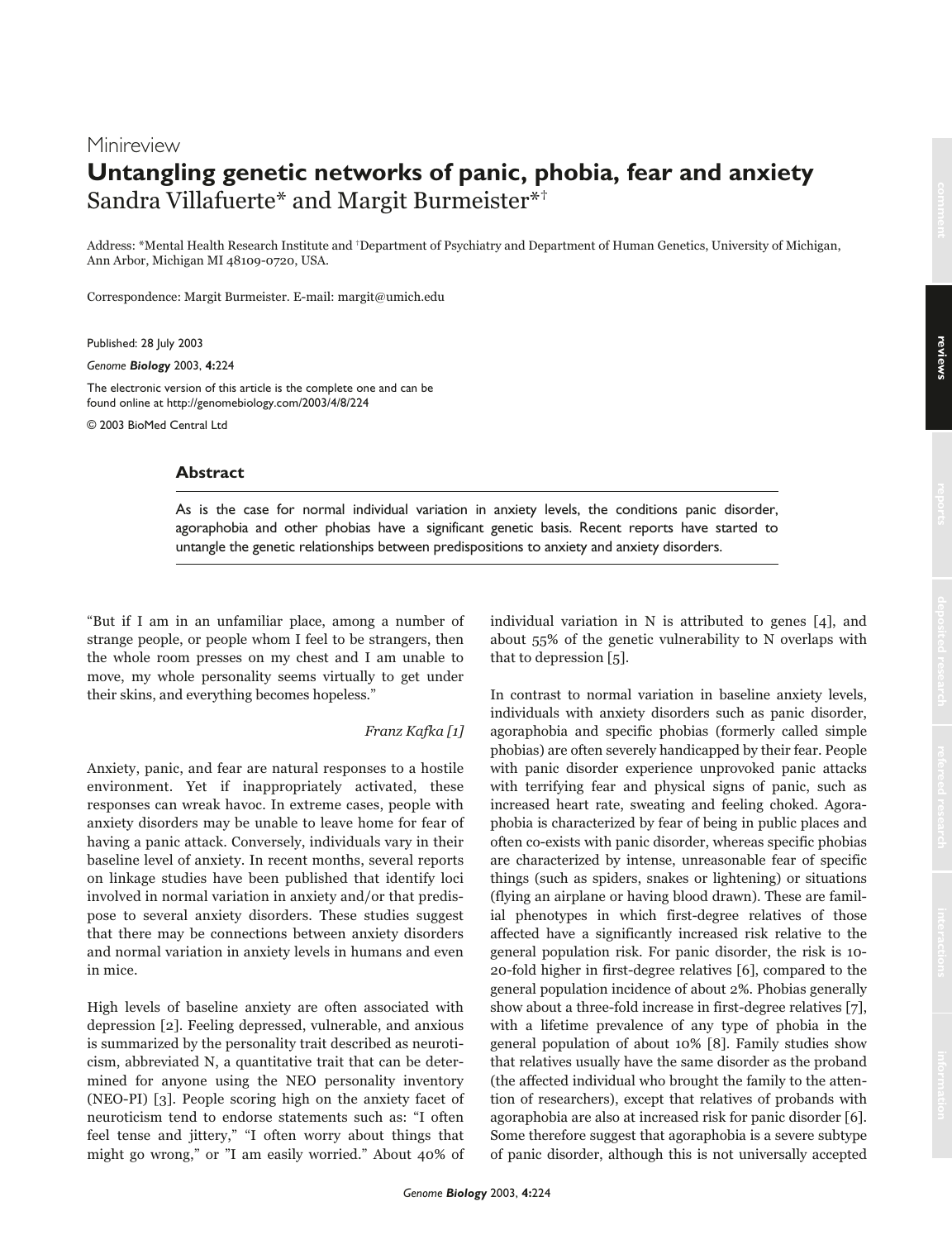[6]. Twin studies suggest heritability of 44% for panic disorder [9], 39% for agoraphobia, and around 30% for anxiety disorder and specific phobias [10].

These disorders can segregate in large families and have a significant heritability. The genetics are complex, however, with a significant nongenetic contribution as well as partial overlaps in phenotypes, all of which make linkage analysis to identify genes a difficult endeavor. In spite of these difficulties, several risk loci for anxiety-related traits have recently been localized by linkage analysis [11-19]. While no specific gene has been identified, localization of the gene regions represents not just progress towards gene identification: it may help in outlining the etiology of the disorders. We are now starting to get an idea of which disorders may be distinct and which may overlap genetically.

#### **QTL studies of anxiety traits in human and mice**

Candidate genes that might affect anxiety in humans are many: dozens of genes when knocked-out show an increase in levels of anxiety in mice [20]. Most normal variation is, however, not likely to be due to null alleles. Thus, analysis of quantitative trait loci (QTLs), to study the variations in anxiety between normal mouse strains, may be a better model of normal human population variation. Many mouse QTLs related to anxiety have been published and reviewed recently [21]. But QTLs are often broad and cannot easily be narrowed down to small intervals or genes. Flint and coworkers have recently used heterogeneous stock (HS) mice to overcome this problem. HS mice are akin to a population mice are mated to maximize heterogeneity, and each mouse is a genetically unique individual. But HS mice are derived from a small number of inbred strains, typically eight, so the number of different alleles is limited. Using two sets of HS mice, Talbot et al. [18] recently narrowed down several different mouse anxiety traits (conditioned fear, contextual fear and open-field exploration) to small, non-overlapping intervals on mouse chromosome 1, in a region previously implicated by other studies. These results suggest that there are several anxiety genes in close proximity, rather than one gene with pleiotropic effects.

Testing specific candidate genes in humans can be done by simple association tests that ask the following: does the average N score depend significantly on the genotype? The first such study implicating a specific gene was by Lesch et al. [22], who found a common functional promoter variant in the serotonin transporter associated with neuroticism. Similarly, we recently identified a coding variant in brain-derived neurotrophic factor (BDNF) [23] associated with N - and this variant is also found associated with bipolar disorder [24], confirming the link between N and depression. Each of these genetic variants has only a small effect size, however, influencing just a few percent of the total variance.

A more systematic way to identify genetic variants affecting N is a whole-genome analysis. Recently Fullerton et al. [12] reported the first large-scale systematic linkage analysis of N. Over 80,000 individuals in over 20,000 sibships of at least two individuals were identified, contacted and administered the NEO-PI. Of these, over 600 sibships scoring at the extremes of the distribution - either both extremely high, both extremely low, or extremely discordant high-low - were selected for the genome scan. Five loci were identified with logarithm of odds (LOD) scores above 3.8, which corresponds to a genome-wide significance  $p < 0.05$ . Some loci acted only in females and others only in males, suggesting that gender needs to be considered in studies of anxiety. Interestingly, one of these loci maps to a region of 1q homologous to the region containing the QTLs found in mice on chromosome 1.

#### **Linkage analysis of panic disorder and phobias**

Five linkage studies have investigated panic disorder using whole-genome scans [11,13,15,16,19] and one scanned targeted regions [17]. These studies differed in their phenotypic classification, however, several started out with panic disorder probands but found a high incidence of generalized anxiety disorders, agoraphobia and specific phobias in the respective pedigrees. Thus, some of the etiology may overlap, and indeed, linkage analysis in some studies resulted in higher LOD scores when a more inclusive phenotype was used [17]. But other studies report higher LOD scores when families with distinct phenotypes were separate [13,15]. Comparing the loci found in different studies for the different chromosomes results in a complex picture that is summarized in Table 1. Some loci seem to be specific to fairly narrowly defined disorders, such as panic disorder on chromosomes 9q, 13q, and 22q, and phobias on distal 3q, whereas others suggest linkage to multiple forms of anxiety related to panic disorder, for example on 1q and 10q.

Many chromosomal regions show evidence for linkage to panic disorder and related phenotypes, and some of them have been confirmed in more than one study (Table 1). Three loci (1q, 7p, and 13q) are linked to both panic disorder and neuroticism but not agoraphobia or simple phobias. Three different studies found linkage of panic disorder to chromosome 1q [11,13,15] - but all map panic disorder distal to the 1q locus related to neuroticism and to the murine anxiety QTL discussed above. Two different study designs implicated the same region of chromosome 13q: an HLOD score (a LOD score under conditions of heterogeneity) of 3.57 was corroborated by multipoint analyses in 60 families segregating panic disorder and bladder/kidney conditions [15], suggesting that this locus includes genes involved in a pleiotropic syndrome. In addition, this region was also implicated by a large sibling study of neuroticism, at least in females [12]. Two studies also found linkage to 7p in panic disorder [11,16], which is also associated with neuroticism [12].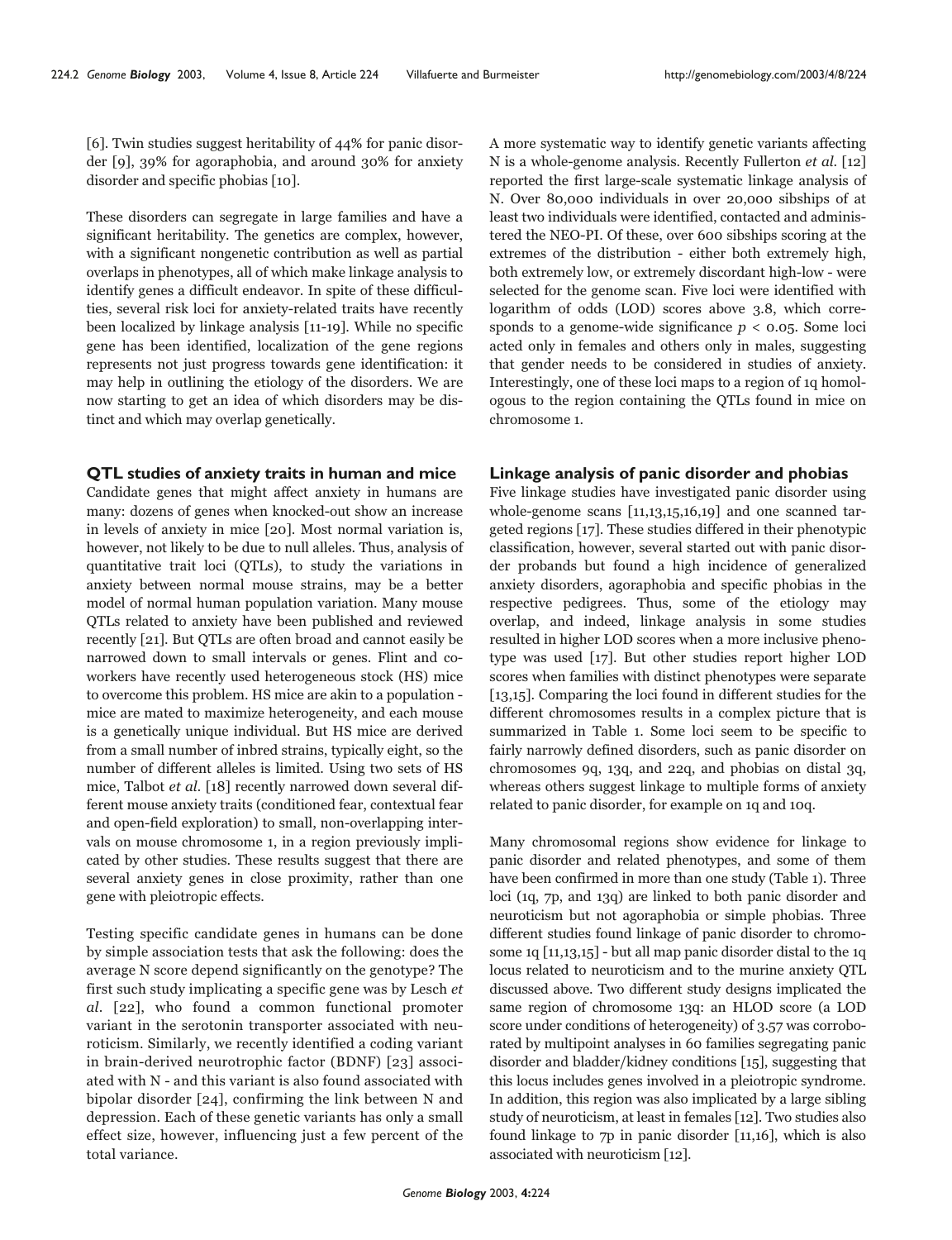**Table 1**

| Chromosomal regions implicated in panic disorder, phobias and anxiety traits |                |           |           |           |                |         |         |         |           |           |        |                 |          |                  |
|------------------------------------------------------------------------------|----------------|-----------|-----------|-----------|----------------|---------|---------|---------|-----------|-----------|--------|-----------------|----------|------------------|
| Phenotype                                                                    | Ιq             | 3q        | 4q21      | 4q34      | 7 <sub>p</sub> | 8q      | 9q      | 10q     | 1 I p     | 12q       | 13q    | 14 <sub>p</sub> | 22q      | Reference        |
| Panic disorder (PD)                                                          | $^{+++}$       | $\ddot{}$ |           |           | $\ddot{}$      | $^{++}$ | $++++$  |         |           | $\ddot{}$ | $++++$ | $\ddot{}$       | $++++$   | [13, 15, 16, 19] |
|                                                                              | $\ddot{}$      | $\ddot{}$ |           | $^{+}$    | $^{++}$        |         |         |         |           | $++*$     |        |                 |          | [11, 17]         |
|                                                                              | $^{++}$        |           |           |           |                |         |         |         |           | $^{++}$   |        |                 |          | [15, 16]         |
| Agoraphobia (AG)                                                             | $\blacksquare$ | $^{++}$   | $\ddot{}$ |           |                |         |         |         | $^{++}$   |           |        |                 |          | $[13]$           |
|                                                                              |                | $++++*$   |           |           |                |         |         |         |           |           |        |                 |          | $[13]$           |
| $PD + AG$                                                                    |                |           |           |           |                |         |         |         | $\ddot{}$ |           |        | $\ddot{}$       |          | $[13]$           |
| Specific Phobia                                                              | $\ddot{}$      | $^{++}$   |           | $\ddot{}$ |                | $^{++}$ |         | $+$     | $\ddot{}$ |           |        | $^{+++}$        |          | $[14]$           |
|                                                                              |                | $+++*$    |           |           |                |         |         |         |           |           |        |                 |          | $[14]$           |
| $PD +$ anxiety                                                               | $\ddot{}$      |           | $\ddot{}$ |           |                |         | $^{++}$ | $^{++}$ |           | $\ddot{}$ |        |                 |          | [17, 19]         |
| Neuroticism                                                                  | $++++$         |           |           | $++++$    | $++++$         |         |         |         |           | $++++$    | $++++$ |                 |          | [12]             |
| Mouse OTL <sup>†</sup>                                                       | $++++$         |           |           |           |                |         |         |         |           | $++++$    |        | $++++$          | $^{+++}$ | [17, 27]         |

\*One family. †Human equivalents of mouse QTLs. The number of + signs indicates the approximate relative significance of the linkage.

In a more targeted approach, focusing on a single extended pedigree and only on regions syntenic to suggested QTLs in mice, linkage was obtained for panic disorder combined with agoraphobia to 12q13 [17]. In addition, an HLOD score peak on 12q22 - possibly another locus - was obtained for families segregating panic disorder and bladder/kidney conditions [15]. Fullerton and colleagues' [12] study of discordant and concordant siblings found their highest LOD score of 4.7 for a QTL for neuroticism in this region. In a linkage study of 25 Icelandic extended pedigrees, linkage to chromosome 9q31 was found with a highly significant allele-scanning LOD score of 4.18 [19]. If the phenotype is broadened to include anxiety and an additional 37 pedigrees are included, the LOD score goes down to 2.0, suggesting that 9q31 harbors a locus that is fairly specific for panic disorder. Two independent studies in non-Icelandic Caucasians [11,15] showed LOD scores between 1 and 2 for panic disorder in a region about 30 centiMorgans distal to 9q31.

Modest LOD scores for panic disorder on chromosome 3q were reported in two studies [11,13]. One of these studies, a genome scan of families segregating panic disorder, agoraphobia, specific phobias and other anxiety disorders, also identified a region on chromosome 14p as linked to panic disorder and agoraphobia [13] as well as to specific phobias [14]. If a narrow phenotype of exclusively agoraphobia was considered, the linkage peak on 3q moved to a more distal location, but this result was dominated by a single family that showed no linkage to 14p. Removal of this family from the genome-scan analysis for specific phobias increased the LOD score for 14p in the remaining families. Thus, by careful attention to phenotypes, the differential contribution of 14p, predominantly to phobias, and 3q, predominantly to agoraphobia but also panic disorder, could be dissected in spite of some overlap. These linkage studies suggest that agoraphobia and specific phobias may have different etiologies, a conclusion that is consistent with epidemiological data [6]. Moreover, in mouse one of five QTLs for open-field activity, an anxiety-related trait, mapped to a region homologous to 14p [25].

Finally, linkage of a chromosome 22q marker, but not multipoint linkage, was reported in the same families segregating panic disorder and bladder/kidney conditions that showed linkage to 13q [15]. In addition, association was reported between panic disorder and a haplotype around a candidate gene on 22q12, catechol-O-methyltransferase (COMT), which may have a biological role in anxiety [26]. A mouse QTL for transition from dark to light, an anxiety-related phenotype, has been mapped to a mouse chromosome 15 region homologous in part to human 22q13 [27], but the map position is too broad to conclude with certainty that the mouse QTL is syntenic with human 22q.

## **How many phenotypes?**

The high comorbidity of multiple anxiety disorders within the same individuals and between individuals in the same pedigree presents a particular challenge for genetics. Are some of these disorders extremes of a dimensional trait, do they share some susceptibility genes, or are they completely different phenotypes with some degree of overlap? There is some agreement between epidemiological and genetic linkage data to suggest that panic disorder and agoraphobia are related to each other but distinct from specific phobias. But there seem to be genes that increase risk only for specific disorders, as well as genes that broadly increase the risk for anxiety disorders. Some (see [6]) argue strongly that dimensional traits such as neuroticism should be incorporated into the diagnostic criteria for genetic studies. The fact that all five QTLs for neuroticism identified in the large population study [12] also map near anxiety disorder loci strongly supports this